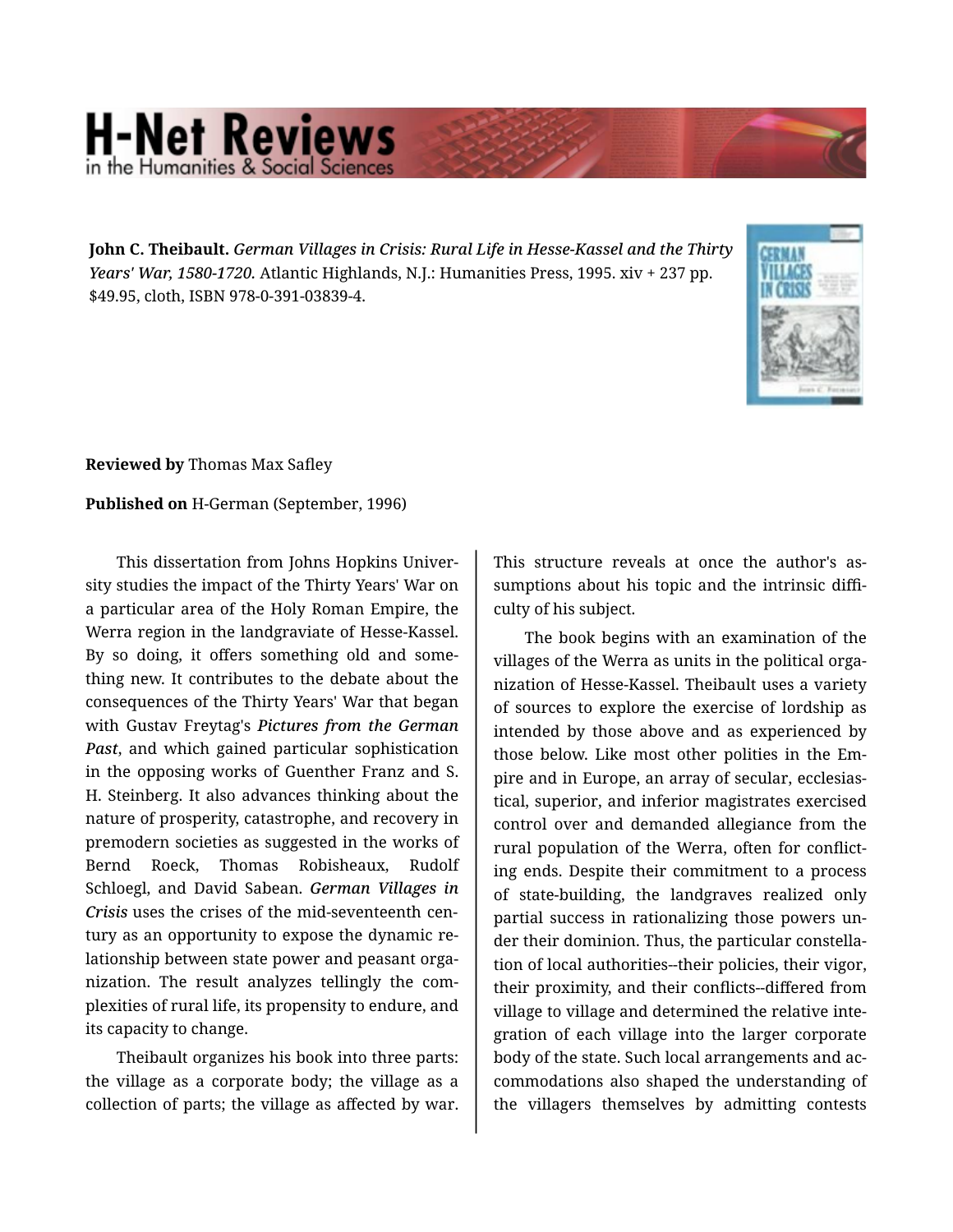among the authorities and with the villagers over the allocation of space or the enforcement of con‐ formity. The variety of these arrangements and their results points quite correctly to the manifold ways in which power and perception undermined or reenforced one another in early modern Eu‐ rope.

By placing politics first, Theibault tries to avoid the base-superstructure dichotomy implicit in most Marxist discussions of agrarian history. He wishes to argue--as, indeed, much of his evi‐ dence indicates--that the interaction of material base and political (or cultural) superstructure is constant and inseparable. Nonetheless, the orga‐ nization of his book makes concrete his assump‐ tion that political organization "located" rural so‐ ciety. It underplays the fact that fiscal needs in‐ spired much of politics in the Early Modern peri‐ od, and especially that part devoted to the more efficient administration and exploitation of re‐ sources. Thus, politics shaped the material base but was, as Theibault admits, shaped by it as well.

Accordingly, the second part of this study turns from villages as political units to villages as configurations of discrete demographic and eco‐ nomic units. The findings are reasonable without being surprising. Households tended to contain small, nuclear families based for the most part on conjugal units. In general, these families enjoyed abundance through the late sixteenth into the ear‐ ly seventeenth century. At least until 1618, population and income rose in the Werra. Whether this upward trend led inexorably to a Malthusian ceil‐ ing seems debatable. Certainly, not all prospered alike. Wealth concentrated in a few hands: in one village, 11 percent of the population controlled 41 percent of the wealth. Yet, that unequal distribu‐ tion was far less radical than in most early mod‐ ern cities. Unusual signs of social tension are not to be found. Theibault concludes that rural society in the Werra was hierarchical and that the divi‐ sions between rich and poor were less important than those between landowners and tenants or

between neighbors and strangers. The Thirty Years' War marked, therefore, a sudden disaster rather than gradual decline.

Though exemplary for careful methodology and judicious reasoning, the chapters on demog‐ raphy and economy in the Werra are the least sat‐ isfying of the book. Representative as the statistics may be, they are too limited geographically and chronologically to encourage firm conclusions about the entire region before, during, and after the war. Demographic observations are drawn largely from the register of a single village be‐ tween 1639 and 1653. Most economic data comes from a single survey of taxable wealth in 1586. Be‐ yond these sources, evidence is fragmentary, based on individual households or isolated vil‐ lages. If, as Theibault argues, rural histories must take into account profound local variation, then his findings must remain provisional. He handles his materials well but cannot avoid their limitations.

The final three chapters abandon structural analysis of the Werra and turn to a more tradi‐ tional chronology of the war years and deliver the most exciting insights of the book. Theibault be‐ gins this part with the history of the Thirty Years' War in the Werra. Of particular interest here is the fascinating look it affords at the logistical ap‐ paratus of armies engaged in the conflict, a simple but informative description of occupation and exaction. Beyond organizational history, Theibault makes effective use of chronicles to trace the psy‐ chological effects of war on villagers of the Werra. He then moves to the material impact of the war. Again, the limited nature of the sources--based on single villages for short periods of time--limits some of the conclusions, but, in general, Theibault makes a strong case for the catastrophic conse‐ quences of the Thirty Years' War. Different re‐ gions of the Empire suffered differently but the Werra was one of the first and most frequent vic‐ tims. Repeated mortality crises, due in large part to famine and disease rather than violence, sup‐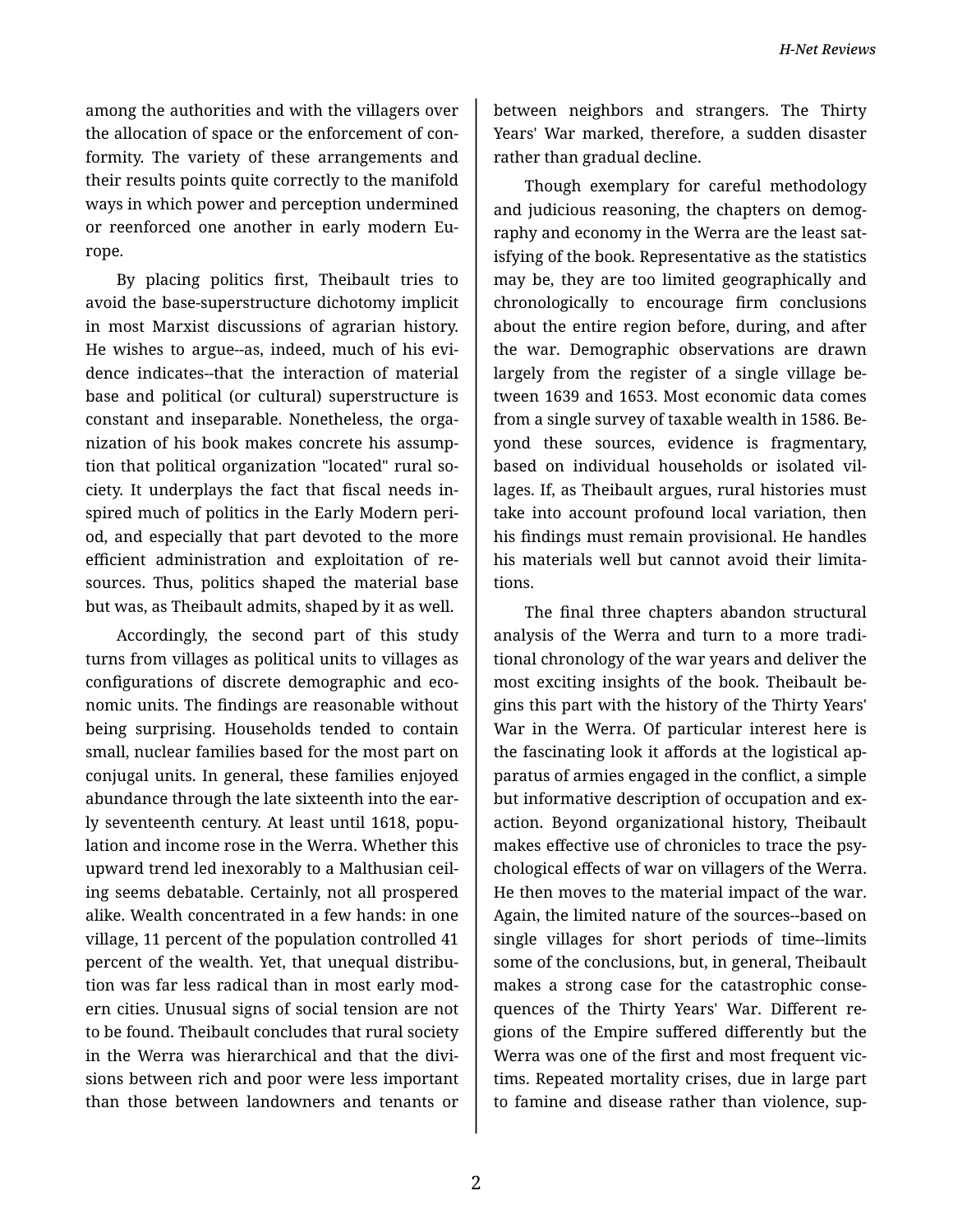pressed populations far beyond the war years. On average, the Werra suffered a 50 percent loss in population. Coupled with exactions by occupying forces and the destruction of working capital, the regional economy declined absolutely. Again, though the decline was apportioned unevenly- some villages suffering more and longer than oth‐ ers--all were affected greatly. The results accord well with the picture drawn by Freytag and sub‐ stantiated by Franz.

In the final chapter on the war, Theibault turns his attention to recovery and reorganiza‐ tion. As bad as the war was in the Werra, recovery began before the violence ended. Villages were re‐ constructed and production renewed, sometimes under the incessant demands of the landgraves for taxes, sometimes under the simple imperative of survival. Yet, as the economy recovered, it did not simply return to the *status quo ante*. Tradi‐ tional agriculture persisted because long-term de‐ clines in population relieved the pressure to in‐ crease productivity. At the same time, however, artisanal trades expanded because high real wages drove marginal producers out of agricul‐ ture and into industry. Thus, the war promoted a restructuring of the economy that stopped short of protoindustrialization. In terms of its effects on society and economy, the Thirty Years' War was both rupture and conjuncture. It promoted new structures without destroying old ones.

*German Villages in Crisis* demonstrates the ways in which structures and events influence one another. It was not a neat process, but Theibault has done much to elucidate its complex‐ ities and contradictions. He uses difficult sources with great care and finesse to demonstrate that war in the Werra devastated traditional, rural society without destroying it. In many ways, his book returns to an old theme of German social history--the devastation of the Thirty Years' War. Yet, it reveals new details that expand current in‐ terpretations of economic, political, and social processes in the early modern countryside.